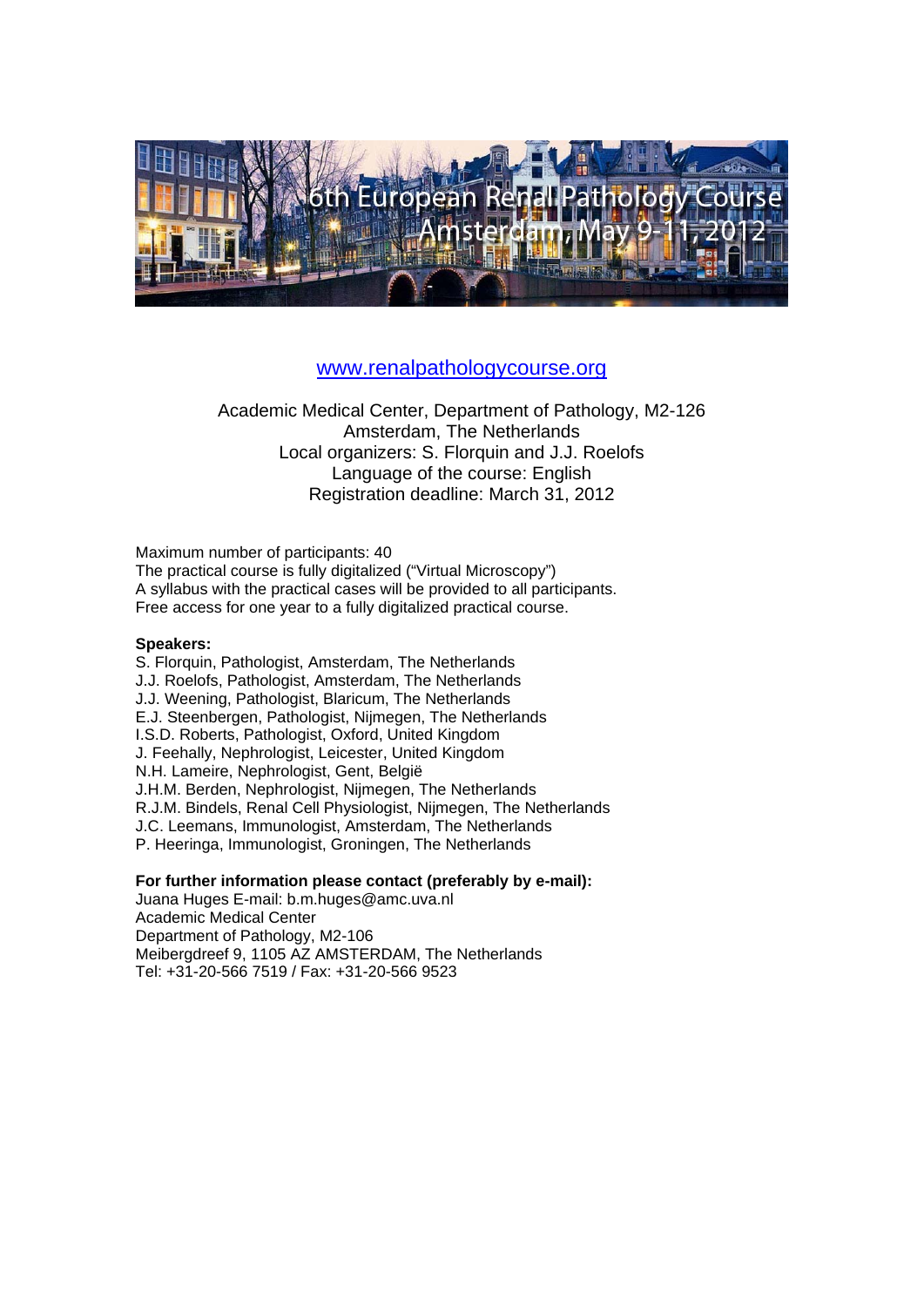### **Course Program Wednesday May 9, 2012**

| Registration and coffee                                                                         |
|-------------------------------------------------------------------------------------------------|
| Glomerular pathophysiology<br>J.J. Weening                                                      |
| A trip along the nephron<br>R.J.M. Bindels                                                      |
| <b>Opening Quiz</b>                                                                             |
| Coffee break                                                                                    |
| Syndrome: Nephrotic syndrome<br>N.H. Lameire                                                    |
| New insights in the pathogenesis of the nephrotic syndrome<br>E.J. Steenbergen                  |
| Lunch                                                                                           |
| Pattern: Epithelial cell diseases<br>E.J. Steenbergen                                           |
| Practical cases: Cases associated with nephrotic syndrome<br>E.J. Steenbergen                   |
| Tea break                                                                                       |
| Syndrome: Clinical aspects of hematuria and asymptomatic proteinuria<br>N.H. Lameire            |
| Pattern: Mesangioproliferative pattern<br>S. Florquin                                           |
| Practical cases: Cases associated with hematuria and asymptomatic<br>proteinuria<br>S. Florquin |
| New insights in small vessel vasculitis<br>P. Heeringa                                          |
| Diner                                                                                           |
|                                                                                                 |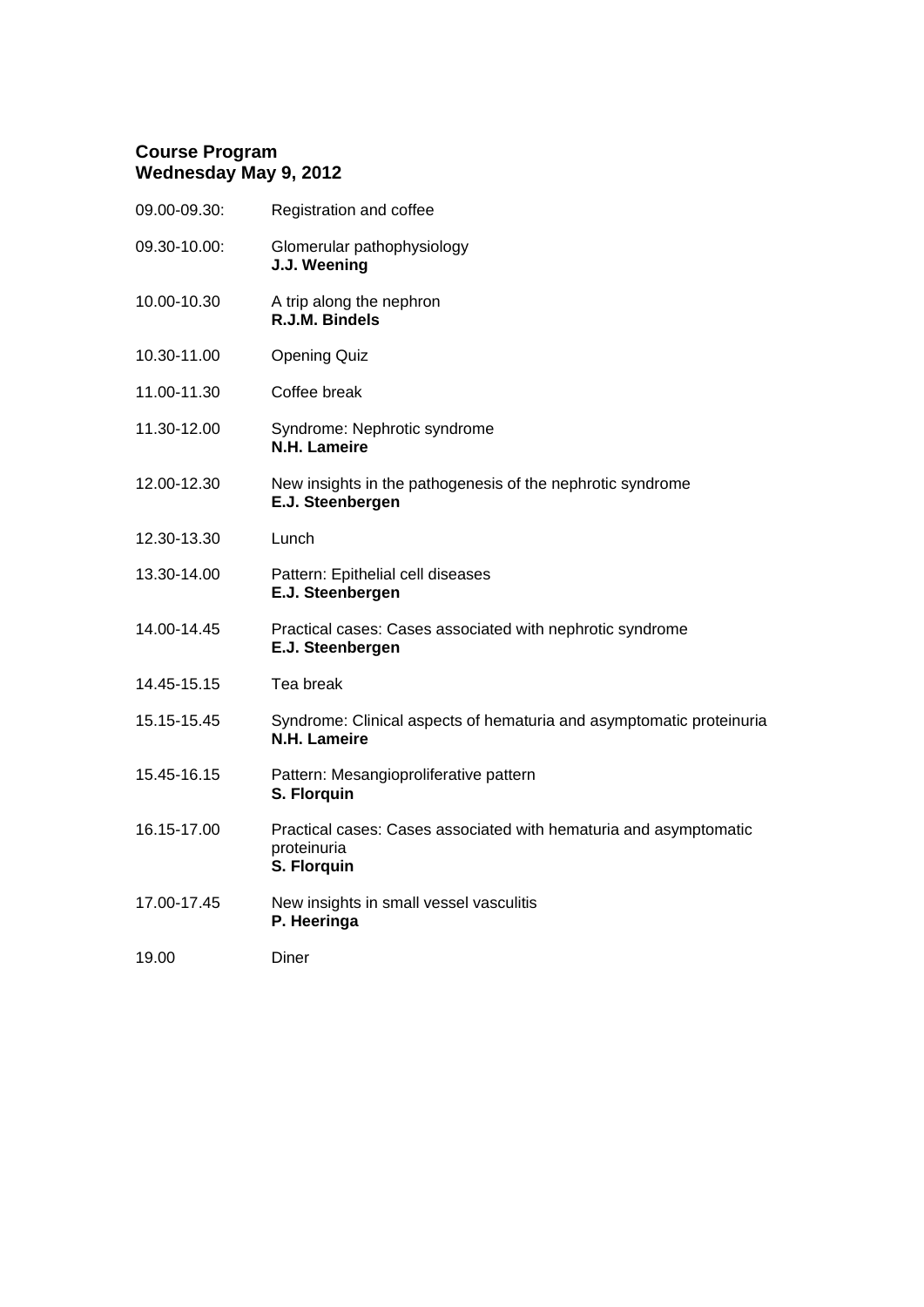# **Thursday May 10, 2012**

| 09.00-09.45 | Syndrome: Clinical aspects of acute and rapidly progressive<br>glomerulonephritis<br>J. Feehally |
|-------------|--------------------------------------------------------------------------------------------------|
| 09.45-10.15 | Pattern: Exsudative glomerulonephritis and crescentic glomerulonephritis<br>I.S.D. Roberts       |
| 10.15-10.45 | Pattern: Mesangio-capillary glomerulonephritis<br>S. Florquin                                    |
| 10.45-11.00 | Coffee break                                                                                     |
| 11.00-12.00 | Practical cases: Cases associated with nephritic syndrome<br>S. Florquin                         |
| 12.00-13.00 | Lunch                                                                                            |
| 13.00-13.45 | Syndrome: Clinical aspects of thrombotic microangiopathy<br>J. Feehally                          |
| 13.45-14.15 | Pattern: Thrombotic microangiopathy<br>I.S.D. Roberts                                            |
| 14.15-15.00 | Practical cases: Thrombotic microangiopathy<br>J.J. Roelofs                                      |
| 15.00-15.45 | Syndrome: Clinical aspects of tubulo-interstitial nephritis<br>J. Feehally                       |
| 15.45-16.00 | Tea break                                                                                        |
| 16.00-16.30 | Pattern: Tubulo-interstitial nephritis<br>S. Florquin                                            |
| 16.30-17.30 | Practical cases: Tubulo-interstitial nephritis<br>S. Florquin                                    |
| 17.30-18.00 | Summary: syndrome versus pattern<br>E.J. Steenbergen                                             |